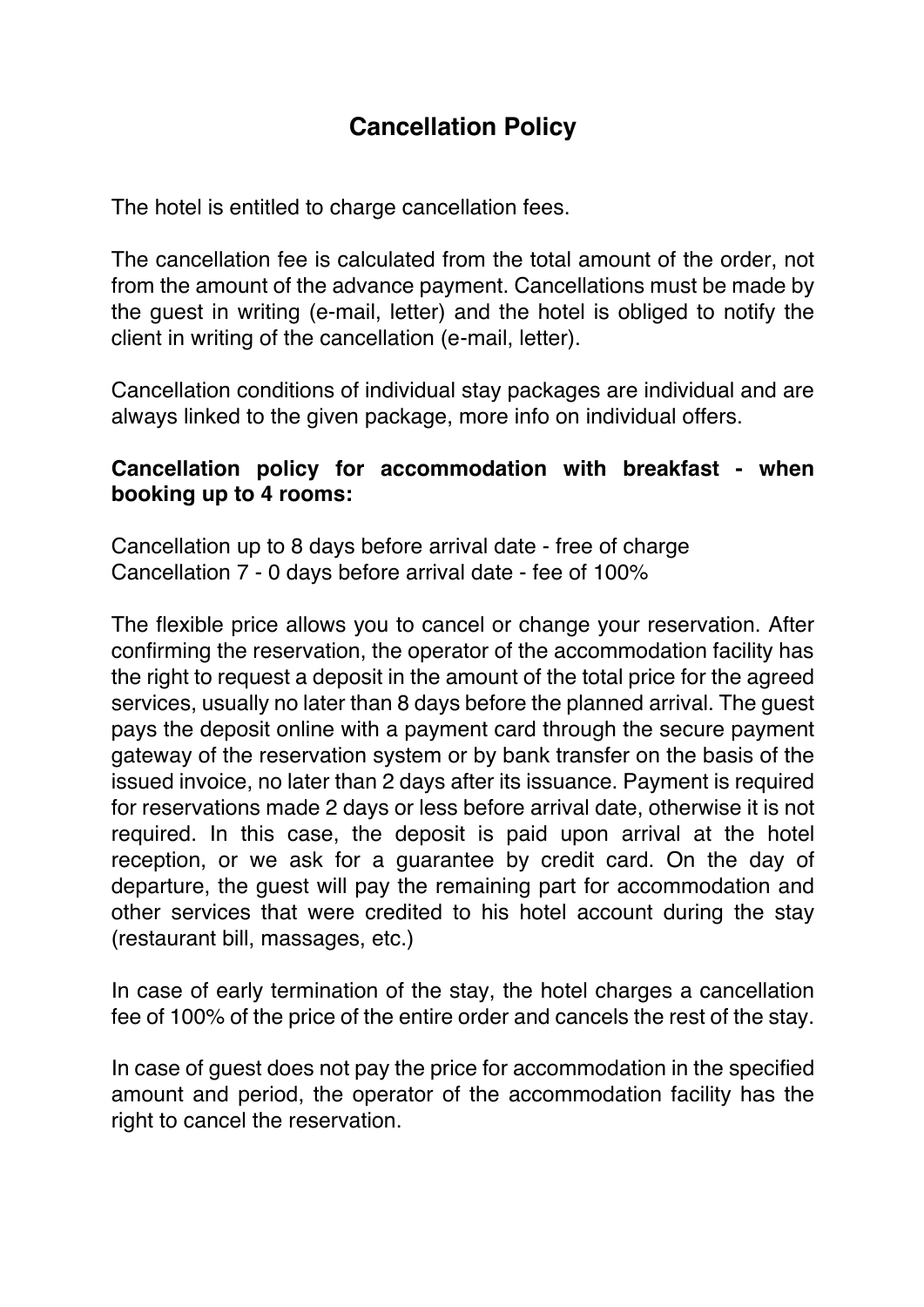In case of a flexible price, the guest is entitled to cancel his reservation at any time before the provision of accommodation services. Cancellations must be made by the client in writing (e-mail, letter) or in the online booking form and the hotel is also obliged to confirm the cancellation of the cancellation in writing (e-mail, letter).

The guest is obliged to pay the operator of the accommodation facility any cancellation fee.

Cancel fees (in case of cancellation of the reservation before starting to use the accommodation services) 8 and more days - free of charge 7 and less days - 100% of the total price

In case of cancellation of the stay, for which an advance payment has already been made and according to the cancellation conditions, the amount of the paid deposit is higher than the cancellation fee, Hotel Chateau de Frontiére will return the amount exceeding the cancellation to the customer.

The cancellation fee is calculated from the total amount of the order, not from the amount of the advance payment.

Exceptional situations and cases will be assessed and resolved individually.

Non-refundable price

The non-refundable price is a discounted price for accommodation services. In this case, the guest does not have the option to cancel or change the reservation. The condition for obtaining this price offer is a 100% prepayment of the stay when making the reservation. Later cancellation of this reservation is of course possible, but you will pay 100% of your reservation as a cancellation fee. This price is therefore suitable for those who know that their plans will not change. The guest pays the price for the agreed services online by payment card through the secure payment gateway of the reservation system or by bank transfer on the basis of the issued invoice, no later than 5 days from its issuance.